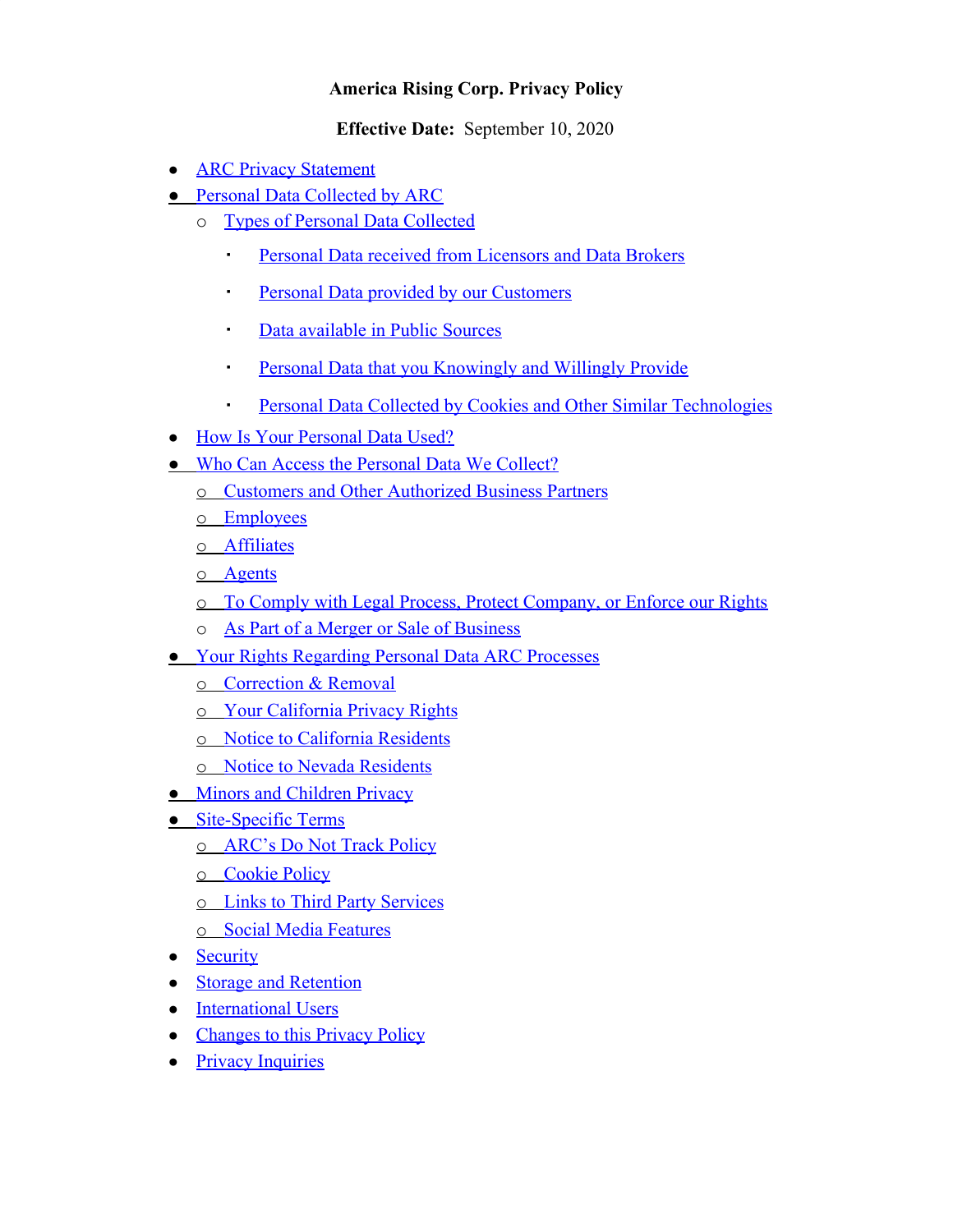# <span id="page-1-0"></span>**A. ARC Privacy Statement**

America Rising Corp. ("*ARC*", "*we*", "*our*", "*us*") offers a service that allows ARC customers ("*Customers*") and their users ("*you*") the ability to gather specialized analysis through Twitter to solve problems, grow, and manage risk through ARC's online tools including our website **[americarisingcorp.com](https://americarisingcorp.com/)** (the "*Site*") (collectively, the "*Services*"). As part of the Services we may collect, use and disclose Personal Data.

Your privacy is valued and respected by ARC. This Privacy Policy ("*Privacy Policy*") describes the types of information, including Personal Data, that ARC processes as part of our Services. This Privacy Policy outlines your rights regarding ARC's use and disclosure of your Personal Data.

As used in this Privacy Policy, the term "*Personal Data*" means information that identifies you or your household directly or indirectly, by reference to identifier(s) such as your name, identification number, location data, online identifier or one or more factors specific to your physical, physiological, genetic, mental, economic, cultural, educational, commercial, professional or social identity.

If you have any questions about our privacy practices, please refer to the end of this Privacy Policy for information about how to contact us.

# <span id="page-1-1"></span>**B. Personal Data Collected by ARC**

- <span id="page-1-4"></span><span id="page-1-3"></span><span id="page-1-2"></span>1. Types of Personal Data Collected. ARC collects Personal Data about you as described in this section.
	- a. *Personal Data provided by our Customers*. ARC collects and stores Personal Data provided to us by our Customers as part of the Services. This includes name, demographic information and contact information. We use the data received from our Customers in order to deliver the Services and administer your access to the Services.
	- b. *Personal Data that You Knowingly and Willingly Provide*. ARC collects information that you knowingly and voluntarily provide when you use our Service (such as through web forms or profile screens). This includes your name and contact information. We primarily use this information to administer the Services, respond to requests and coordinate access.
	- *c. Personal Data Collected by Cookies and Other Similar Technologies.* ARC may obtain information about you by installing "cookies" on your device. We use cookies to collect statistical information about the way visitors use our Service including which pages of our Site they visit, which links they use, and how long they stay on each page. ARC also may use cookies to create a database of your previous choices and preferences, saving you time and effort. More information on our use of cookies can be found in Section G(2).

# <span id="page-1-6"></span><span id="page-1-5"></span>**C. How Is Your Personal Data Used?**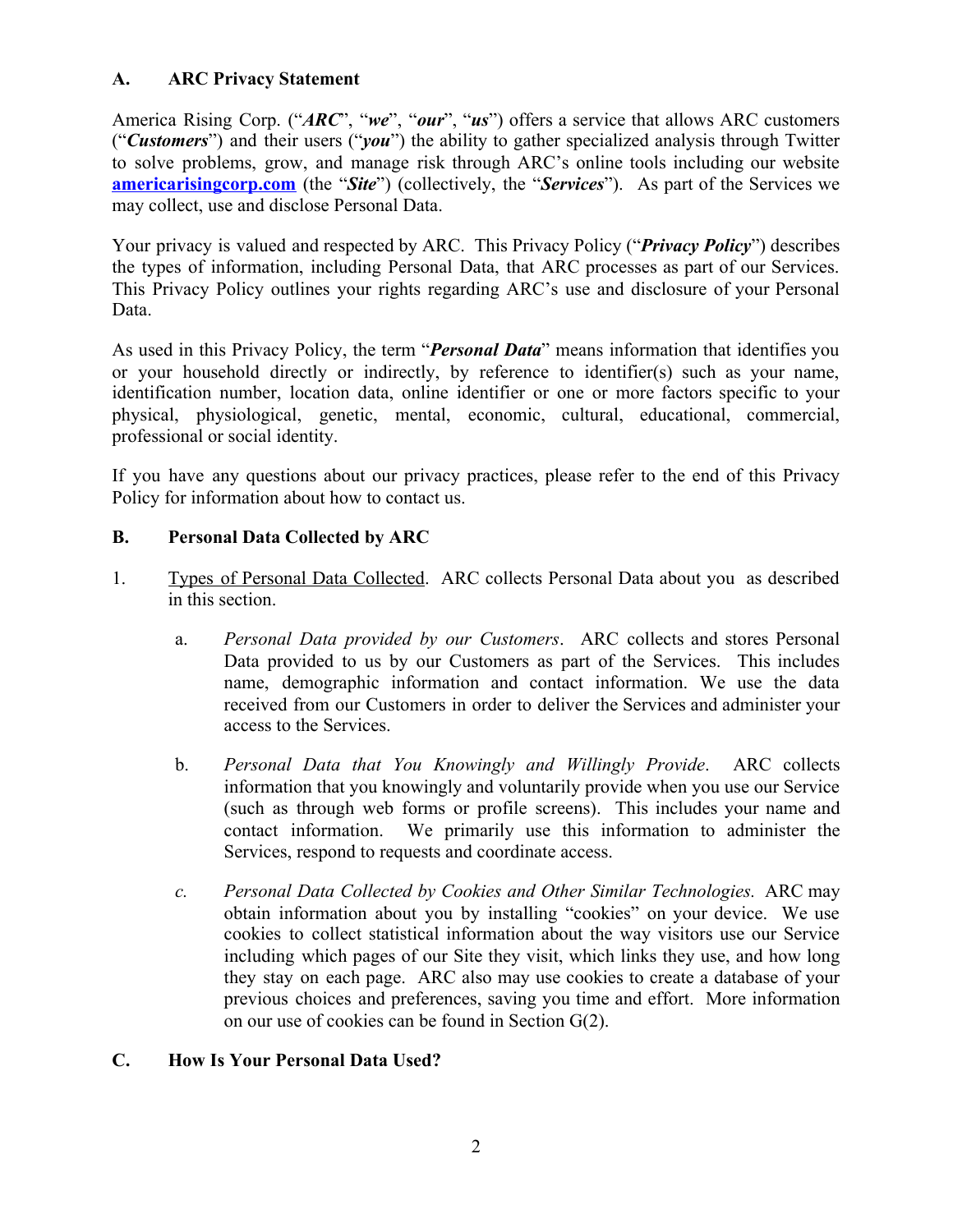We process your Personal Data, including sharing with third parties, where processing is necessary for the purposes of our legitimate commercial interests and performance of the Services, except where such interests are overridden by your rights and interests or processing is required to protect your vital interests or those of another person or processing is otherwise required by law.

We do not sell your Personal Data.

We may use Personal Data we collect about you on its own or combine it with other information we have about you to:

- Achieve our business purpose in providing the Services;
- To perform and improve the Services (including providing Personal Data to our Customers);
- Perform internal operations, such as tracking and improving the effectiveness of our Services;
- Conduct research:
- Conduct audits;
- Provide information to our suppliers;
- Provide information to our representatives and/or advisors, such as our attorneys, accountants, and others to help us comply with legal, accounting, or security requirements;
- Transfer your information, such as to servers outside of the United States, or as part of a merger or sale of the business;
- Protect the rights, safety, and information of our members, third parties, as well as our own. This includes fraud prevention, business or product recalls, prosecuting and defending a court arbitration or similar proceeding, and more; and
- Comply with legal requirements, such as in response to a subpoena or similar investigative demand.
	- ARC may aggregate, combine, anonymize and/or pseudonymize any data that we process, including Personal Data. This may be done for the purpose of performing the Services, correcting data currently held by ARC, expanding data sets, research, and other data modeling.

# <span id="page-2-0"></span>**D. Who Can Access the Personal Data We Collect?**

ARC will only disclose your Personal Data as set forth in this Privacy Policy, as permitted by law, or with your consent.

We will only transfer your Personal Data to trusted third-parties who provide sufficient guarantees in respect of the technical and organizational security measures governing the processing to be carried out and who can demonstrate a commitment to compliance with those measures.

Where third parties are processing Personal Data on our behalf, they will be required to agree, by contractual means or otherwise, to process the Personal Data in accordance with the applicable law and to act only on our instructions.

ARC may disclose your Personal Data to the following entities and for the listed purposes: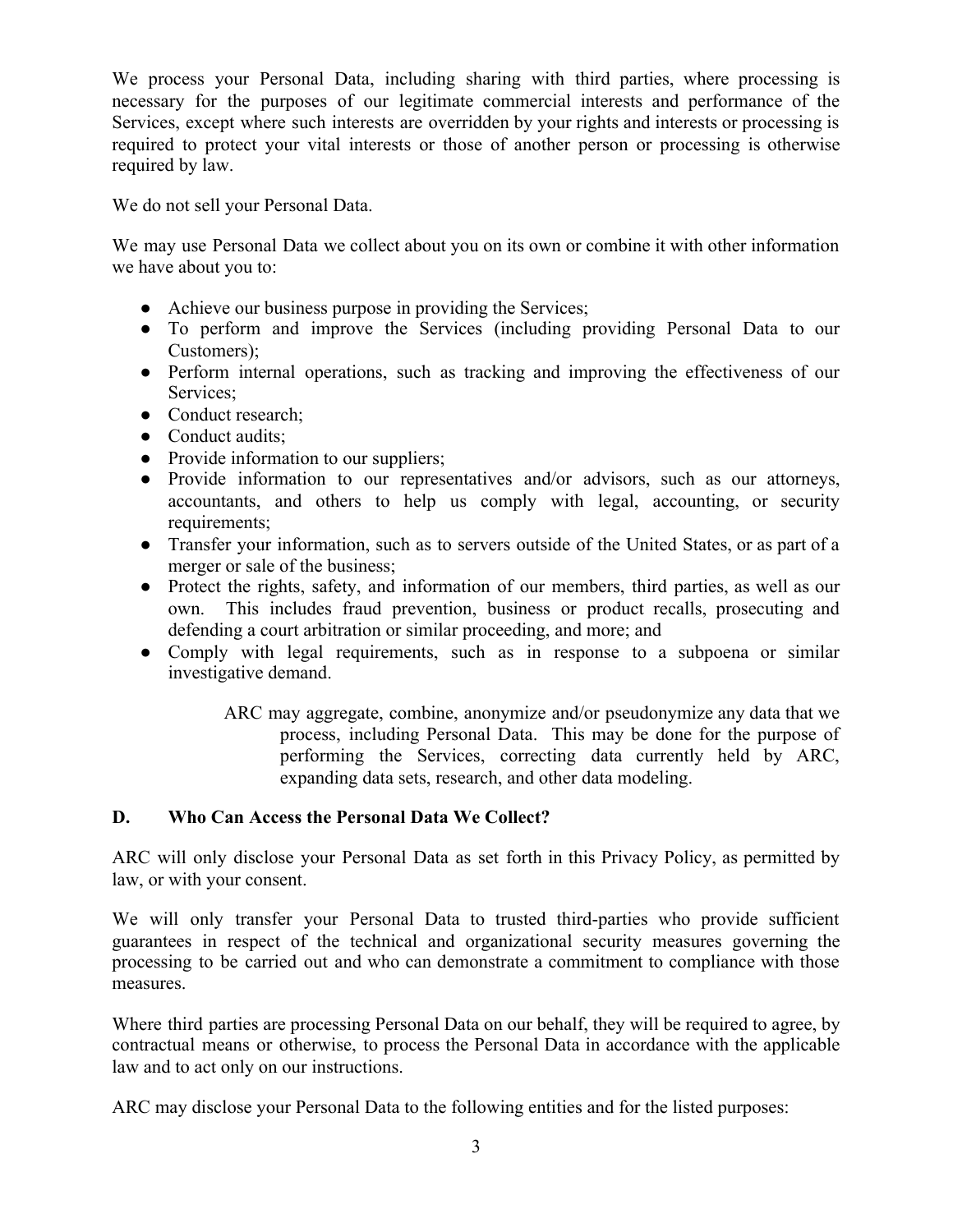- <span id="page-3-0"></span>1. Customers and Other Authorized Business Partners. For the purpose of providing the Services, we share Personal Data of a Customer's users with that Customer and other authorized business partners.
- <span id="page-3-1"></span>2. Employees. Only authorized employees have access to your Personal Data.
- <span id="page-3-2"></span>3. Affiliates. ARC shares Personal Data with our affiliates companies.
- <span id="page-3-3"></span>4. Agents and Service Providers. We employ other companies and individuals to perform functions on our behalf. Examples of such functions include fulfilling orders, delivering packages, sending postal mail and e-mail, removing repetitive information from customer lists, analyzing data, providing technical support, providing search results and links (including paid listings and links) and providing customer service. We may share Personal Data with these agents as we deem necessary for such third parties to perform their functions.
- <span id="page-3-4"></span>5. To Comply with Legal Process, Protect Company, or Enforce our Rights. We may further disclose your Personal Data when it is necessary to: (i) conform to legal requirements or comply with legal process; (ii) enforce or apply our conditions of use and other agreements; (iii) protect the rights, safety or property of ARC, our affiliates, our Customers, service providers, you or the public, or (iv) prevent a crime or protect national security (including exchanging information with other companies and organizations for fraud protection and credit risk reduction).
- <span id="page-3-5"></span>6. As Part of a Merger or Sale of Business. We may disclose or transfer your Personal Data in connection with a substantial corporate transaction, such as the sale of our business, a divestiture, merger, consolidation, or asset sale, or in the unlikely event of bankruptcy.

# <span id="page-3-6"></span>**E. Your Rights Regarding Personal Data and ARC Processes**

- <span id="page-3-7"></span>1. Correction & Removal. If any of the information that we have about you is incorrect, or you wish to have information (including Personal Data) removed from our records, please contact us at  $\text{privacy}(\widehat{\mathcal{Q}}_a$  mericarisingle.com. We will respond to such inquiries within fifteen (15) business days.
- <span id="page-3-8"></span>2. Your California Privacy Rights. California's "Shine the Light" law (Civil Code Section § 1798.83) permits individuals with whom we have a business relationship who are California residents to request certain information regarding our disclosure of Personal Data to third parties for their direct marketing purposes. To make such a request, please email us at [privacy@americarisingllc.com.](mailto:privacy@americarisingllc.com)
- <span id="page-3-9"></span>3. Notice to California Residents. The California Consumer Privacy Act of 2018 ("*CCPA*") provides several rights to California residents with regards to the collection, disclosure, sale, and deletion of their Personal Data. The ARC Privacy Notice for California Residents <https://americarisingcorp.com/caprivacy/> describes in more detail ARC's compliance with CCPA and how residents of California may exercise their CCPA Rights. If you have questions about exercising your CCPA Rights, please contact us as set forth in Section L.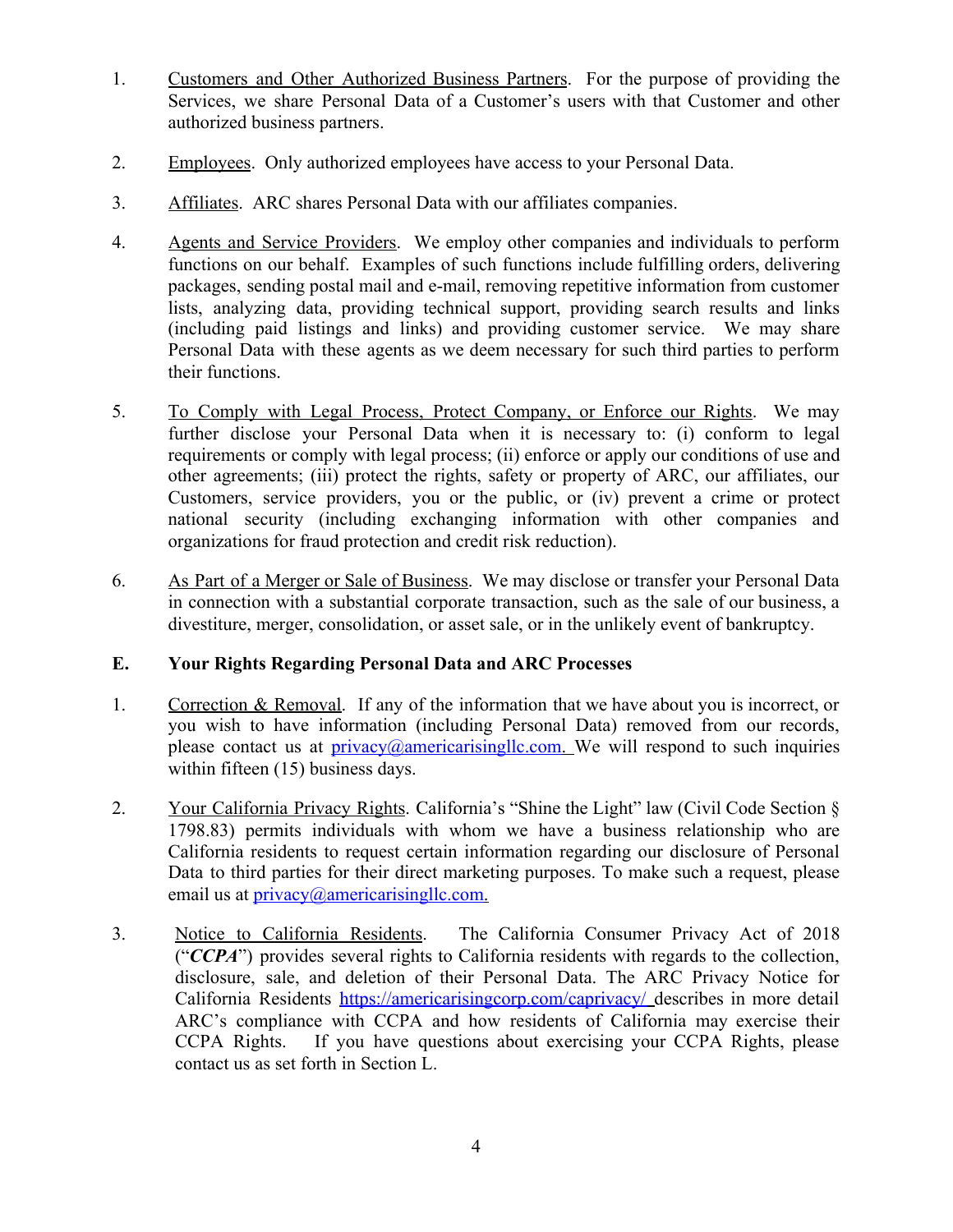<span id="page-4-0"></span>Notice to Nevada Residents. We do not transfer personal information for monetary consideration. If you would like to tell us not to sell your information in the future please email us at  $\text{privacy}(\widehat{\omega}_a)$  americarisinglic.com with your name, postal address, telephone number and email address with "Nevada do not sell" in the subject line.

### **F. Minors and Children's Privacy**

ARC does not knowingly collect Personal Data from children under the age of 18. If we learn that Personal Data of persons less than 18 years-of-age has been collected through our Service, we will take the appropriate steps to delete this information. If you are a parent or guardian and discover that your child or a minor under the age of 13 has posted, submitted or otherwise communicated Personal Data to us without your consent, then you may alert us at  $\frac{\text{privacy}(\hat{\omega} \text{americarising}|| \text{c.com}}{\text{com}}$  so that we may take appropriate action to remove the minor's Personal Data from our systems.

### <span id="page-4-1"></span>**Site-Specific Terms**

- <span id="page-4-2"></span>1. Do Not Track Policy. ARC does not respond to web browser "do not track" signals on our Site. As such, your navigation of our Site may be tracked as part of the gathering of quantitative user information described above. If you arrive at our Site by way of a link from a third party site that does respond to "do not track" requests, the recognition of any "do not track" request you have initiated will end as soon as you reach our Site.
- <span id="page-4-3"></span>2. Cookie Policy. When you first access the Site, you will receive a message advising you that cookies are in use. **By continuing to browse the Site, you agree to our use of cookies as described in this Privacy Notice.** If you do not wish to receive cookies, you may set your browser to reject cookies or to alert you when a cookie is placed on your computer. If you limit or disable the use of cookies when you visit the Site, you may be unable to use the full functionality of our Site. For more information about our specific use of cookies, please reference our Cookie Policy <https://americarisingcorp.com/cookies/> which is incorporated herein by reference. We may also permit select third parties to use cookies to collect information about our Site visitors' online activities across other websites or over time in order to assist us with advertising or Site analytics. The use of cookies by third parties is not covered by our Privacy Policy, as we do not have access to or control over their cookies.
- <span id="page-4-4"></span>3. Google Analytics. Our Service uses Google Analytics to track statistics and analytics about the use of our Service. The cookies installed by Google Analytics are described in our Cookie Policy.
- 4. Links to Third Party Services. Our Site may contain links to third party websites, applications and services not operated by ARC. These links are provided as a service and do not imply any endorsement by ARC of the activities or content of these sites, applications or services nor any association with their operators. ARC is not responsible for the privacy policies or practices of any third-party including websites or services directly linked to our Site.
- <span id="page-4-5"></span>5. Social Media Features. Our Site may include social media features, such as the Facebook "Like" button and widgets, such as the "Share This" button or interactive mini-programs that run on our Site. These features may collect your IP address, which page you are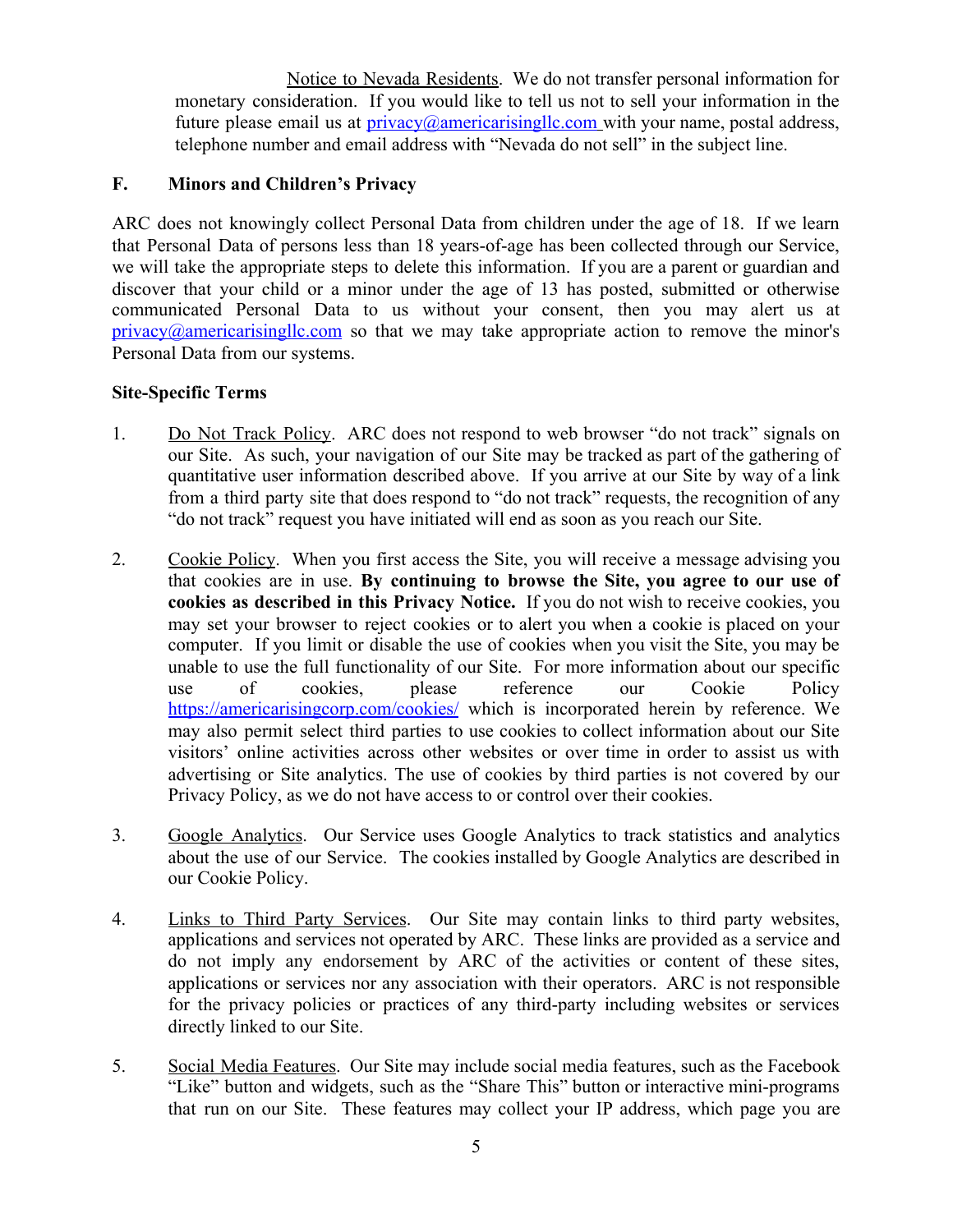visiting on our Site, and may set a cookie to enable the feature to function properly. Social media features and widgets are either hosted by a third party or hosted directly on our Site. Your interactions with these features are governed by the privacy policy of the company providing it.

# <span id="page-5-0"></span>**H. Security**

ARC takes the security of your Personal Data seriously. We utilize industry-accepted reasonable security practices and have implemented adequate technical and organizational measures to protect the confidentiality, security and integrity of your Personal Data. The measures we have implemented take into account the current available security technologies, cost, and risk presented by the type of Personal Data we process.

Although we use reasonable security measures to help protect your Personal Data against unauthorized disclosure or loss, we cannot guarantee the security of Personal Data transmitted to us over the Internet. While we strive to use commercially acceptable means to protect your Personal Data, there is no guarantee that information may not be accessed, disclosed, altered or destroyed.

# <span id="page-5-1"></span>**I. Storage and Retention**

The Personal Data that we store is generally stored on ARC's servers located in the United States. If you are located in another jurisdiction, you should be aware that once your Personal Data is submitted through our Service, it will be transferred to our servers in the United States and that the United States currently does not have uniform data protection laws in place. We will retain Personal Data for as long as necessary to fulfil the purpose for which it was collected or to comply with legal requirements.

# <span id="page-5-2"></span>**J. International Users**

1. U.S. Based Company. We are headquartered in the United States. Your Personal Data may be accessed by us or transferred to us in the United States or to our affiliates, partners, merchants, or service providers who are located worldwide. If you are visiting our Service from outside the United States, be aware that your information may be transferred to, stored, and processed in the United States where our servers are located, and our central database is operated. By using our Service, you consent to any transfer of this information.

We will protect the privacy and security of Personal Data according to this privacy statement, regardless of where it is processed or stored, however you explicitly acknowledge and consent to the fact that Personal Data stored or processed in the United States will be subject to the laws of the United States, including the ability of governments, courts or law enforcement or regulatory agencies of the United States to obtain disclosure of your Personal Data.

1. FOR INDIVIDUALS IN THE EUROPEAN UNION. Under the General Data Protection Regulation 2016/679, you have the right to ask us not to process your Personal Data for marketing purposes. We will usually inform you (before collecting your Personal Data) if we intend to use your Personal Data for such purposes or if we intend to disclose your information to any third party for such purposes. You can